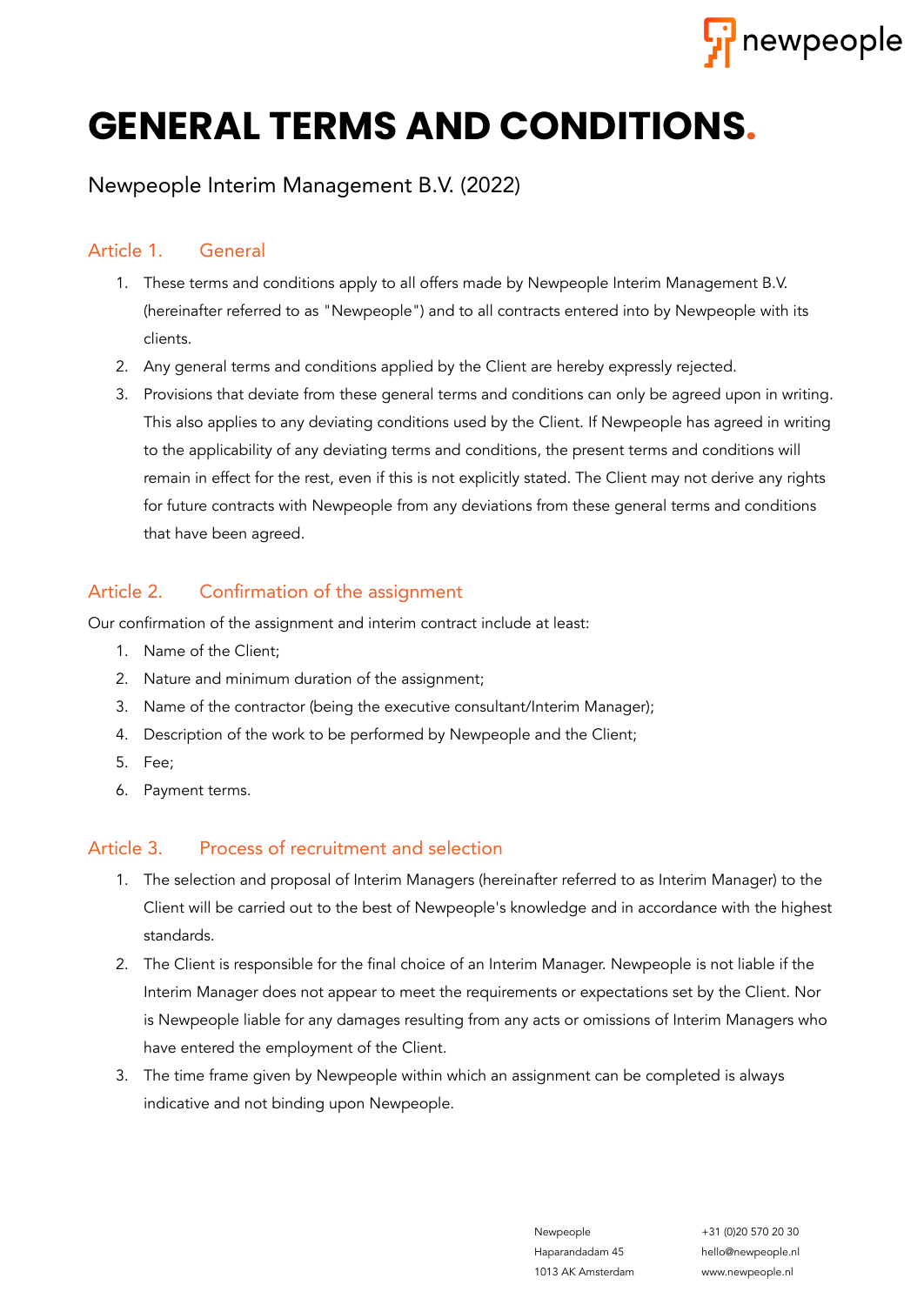

## Article 4. Offers, conclusion of the contract

- 1. All offers are without obligation, unless expressly agreed otherwise. A contract is only concluded by written agreement between Newpeople and the Client, or, in the absence thereof, by Newpeople commencing the actual execution of the contract with the (tacit) consent of the Client.
- 2. Upon written confirmation of an assignment by Newpeople, the content of the confirmation of the assignment will be deemed to be the content of the contract, which is binding on both parties.
- 3. A contract may only be amended in writing.
- 4. Insofar as changes agreed at the Client's request result in delays, these are for the Client's account and risk.

#### Article 5. Fee

1. All fees quoted by Newpeople are exclusive of, and must therefore be increased by, VAT and/or other taxes, charges or duties levied on the services as such, unless Newpeople and the Client have expressly agreed otherwise.

#### Article 6. Payment and securities

- 1. The Client will owe Newpeople a fee consisting of the amount stated in the interim contract, including travel expenses, but excluding VAT.
- 2. If the assignment carried out by Newpeople leads, either simultaneously or within one year of its completion, to the Client or a group company of the Client entering into a contract for services or an employment contract with more Interim Managers than provided for in the assignment, regardless of the position held, the Client will owe the fee under Article 6.1 for recruitment and selection, unless otherwise agreed, for each employment contract that it enters into with an Interim Manager.
- 3. Should the Client, for whatever reason, decide to terminate the assignment and should the Client subsequently enter into an employment contract or a new contract for services within a period of 12 months with an Interim Manager proposed by Newpeople - irrespective of the position held - then the Client will still owe Newpeople the fee for recruitment and selection as described in Article 6.1, unless otherwise agreed.
- 4. Newpeople invoices monthly for the work performed in the previous month. Payment of the invoice amount must take place - without a right to discount or set-off - within fourteen days of the invoice date. If the payment term is exceeded, the Client will owe Newpeople the statutory commercial interest under Section 6:119a of the Dutch Civil Code on the unpaid invoice amount. If the Client remains in default of payment after a reminder notice, Newpeople will be entitled to charge the Client for all collection costs, both judicial and extra-judicial, consisting of a sum of 15% of the claimed principal amount, with a minimum of €250.
- 5. The Client is obliged to pay the invoiced amount to Newpeople within 14 days of the invoice date.

1013 AK Amsterdam www.newpeople.nl

Newpeople +31 (0)20 570 20 30 Haparandadam 45 hello@newpeople.nl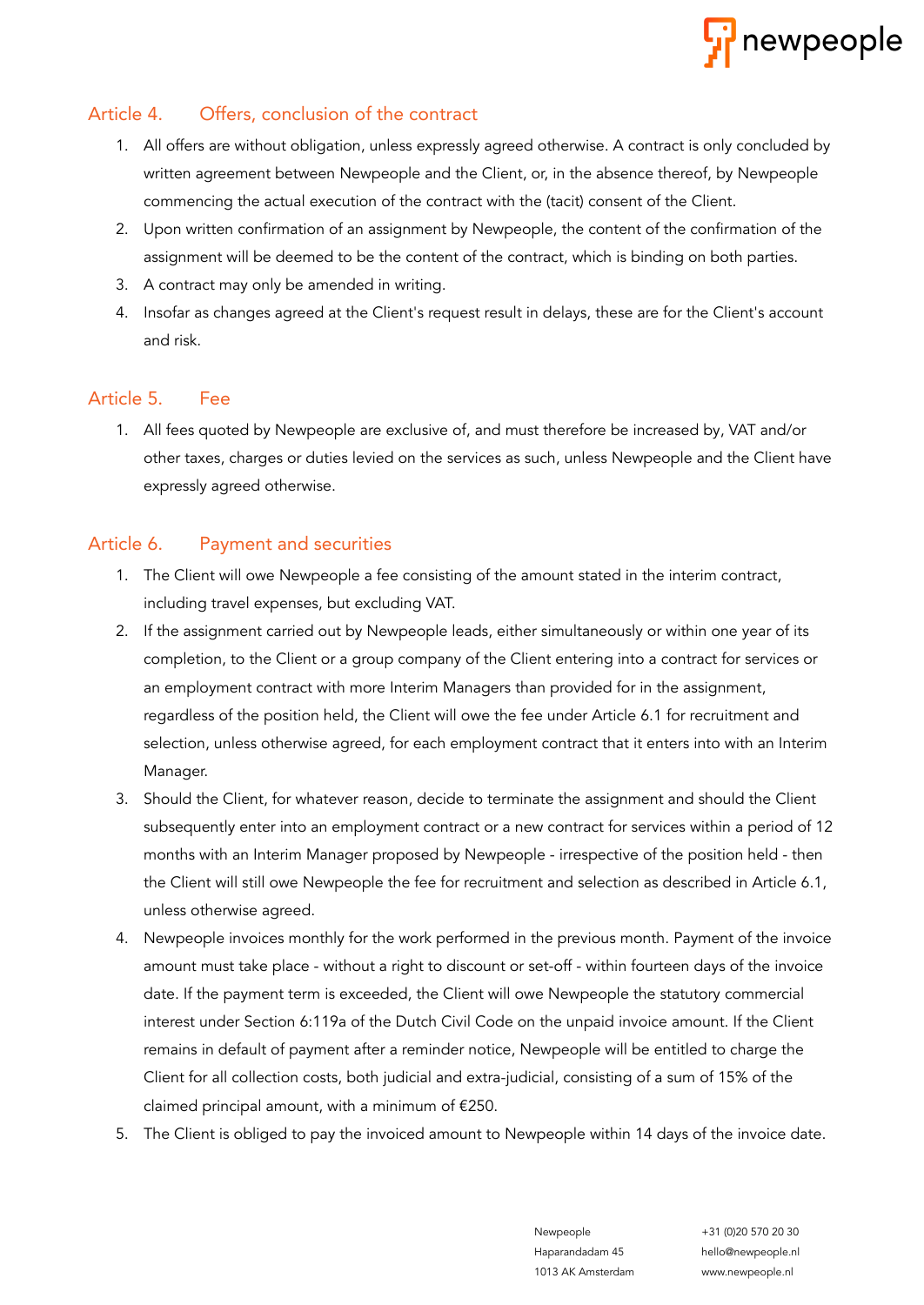

- 6. Any act or omission on the part of the Client which hinders Newpeople in the (further) performance of its assignment, will not affect the payment obligation of the Client for the work already performed by Newpeople.
- 7. If the Client has not fulfilled its obligations by the due date, it will be immediately in default without notice of default being required. In that case, all obligations of the Client towards Newpeople under all contracts entered into between the Client and Newpeople will become immediately due and payable, regardless of whether Newpeople has already invoiced in respect of those obligations, and the Client will be liable for all damages incurred or to be incurred by Newpeople.
- 8. Newpeople is entitled to invoice on the basis of advance billing, or to require additional security from the Client.
- 9. In the event of liquidation, bankruptcy or suspension of payment of the Client, the obligations of the Client will become immediately due and payable.
- 10. Payments made by the Client will first be applied to settle all costs due, then to settle the accrued interest due and then to settle the current interest and the principal amounts. If a payment can be deducted from multiple principal amounts, the payment will first be deducted from the oldest principal amount (and so on).

#### Article 7. Liability

- 1. Newpeople is not liable for any loss of profits or any other loss or damages whatsoever suffered by the Client and/or third parties as a direct or indirect result of the advice given by Newpeople or the services provided by Newpeople or the delay and/or omission of advice or services.
- 2. The only exception to the provisions under 1. above is if there is intent or gross negligence on the part of Newpeople, in which case the liability is limited to an amount equal to the amounts invoiced or to be invoiced to the Client under the relevant contract, excluding VAT.
- 3. If and insofar as the contract referred to in the previous paragraph results in (regular) invoices over a period of more than three months, Newpeople will never owe the Client more than the amounts invoiced to the Client under the contract in question, excluding VAT, over the last three months prior to the failure of Newpeople that resulted in the loss.
- 4. The liability of Newpeople for damages resulting from errors made by a third party engaged by Newpeople for the performance of a contract is limited to the amount against which the third party indemnifies Newpeople. Newpeople will never be liable for any loss or damages resulting from errors made by any third party engaged by the Client for the purpose of executing the contract.
- 5. Any liability on the part of Newpeople will lapse one year from the date on which the Client became aware of the loss or damages and the person liable for it.

## Article 8. Complaints and defects

1. Complaints, whether or not they relate to deliveries or work performed (or not performed) by Newpeople or to invoices, must be submitted by the Client in writing immediately, but no later than fourteen days after the Client became aware of the facts and circumstances that gave rise to the

> Newpeople +31 (0)20 570 20 30 Haparandadam 45 hello@newpeople.nl 1013 AK Amsterdam www.newpeople.nl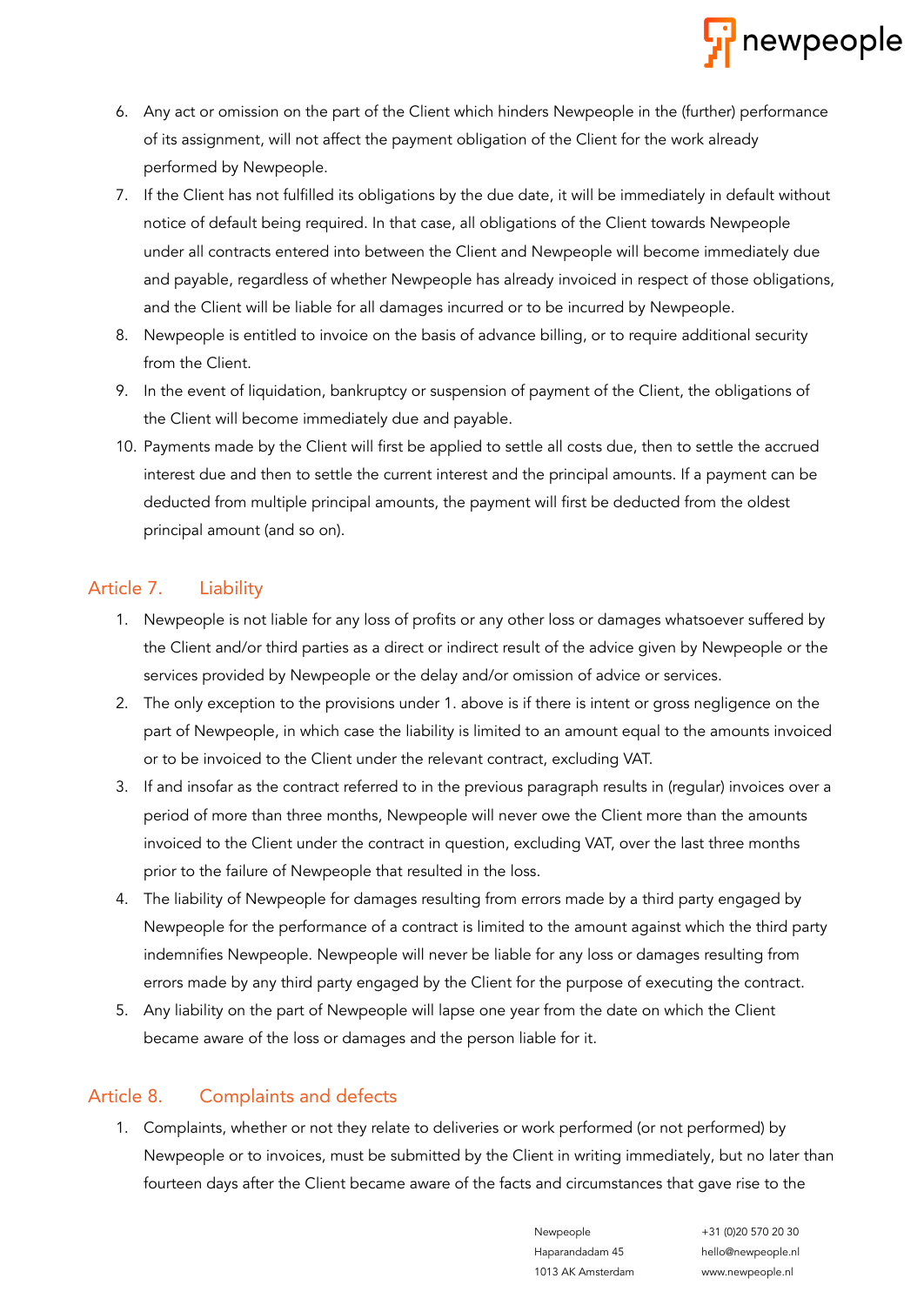

complaint. Newpeople will not be obliged to revise, supplement, improve or duplicate work relating to a complaint that has been submitted too late.

2. A complaint regarding certain work does not suspend the other party's payment obligation regarding that or other work. The other party can never claim termination of a contract on account of complaints or defects.

## Article 9. Non-attributable failure (force majeure)

1. If Newpeople, due to circumstances beyond its control (including, but not limited to, Newpeople not being able to deliver due to its own suppliers, for whatever reason), is temporarily unable to fulfil its obligations after the contract has been entered into, Newpeople will be entitled to suspend the execution of the contract for the duration of the hindrance.

## Article 10. Early termination

- 1. Early termination of the assignment by the Client is possible if:
	- a. The assignment or the position to be filled has been fulfilled in the interim by an Interim Manager other than the one proposed by Newpeople;
	- b. The position to be fulfilled and/or the execution of the assignment has expired.

## Article 11. No waiver of rights

1. The failure at any time of either party to enforce compliance with the contract will not affect the right of that party to demand full compliance. The failure of either party to remedy a breach of contract will not be construed as a waiver of the right to remedy any further breach, as a lapse of the relevant provision or as any other impairment of the rights under the contract.

## Article 12. Dissolution

- 1. Without prejudice to the other provisions of the general terms and conditions, the contract may be terminated by Newpeople without legal intervention and without any notice of default being required, at the time when the Client, who has not fulfilled all or part of the obligations arising from the contract, is declared bankrupt, applies for a provisional suspension of payments, has its assets attached, is placed under guardianship or otherwise loses the power of disposition of its assets or part thereof, unless the insolvency practitioner or administrator acknowledges the obligations arising from this contract as estate debt and provides security for their fulfilment.
- 2. Termination will cause the claims of both parties to become immediately due and payable. The Client is liable for all damages incurred or to be incurred by Newpeople.
- 3. If the Client does not fulfil his obligations resulting from any contract entered into with Newpeople as referred to in these terms and conditions, or does not fulfil these properly or in time, as well as in case of suspension of payments, cessation or liquidation of the Client's company or his death, Newpeople is entitled to terminate the contract in whole or in part (and to recover payment for the performance delivered by Newpeople, insofar as not yet paid) without judicial intervention and

Haparandadam 45 hello@newpeople.nl 1013 AK Amsterdam www.newpeople.nl

Newpeople +31 (0)20 570 20 30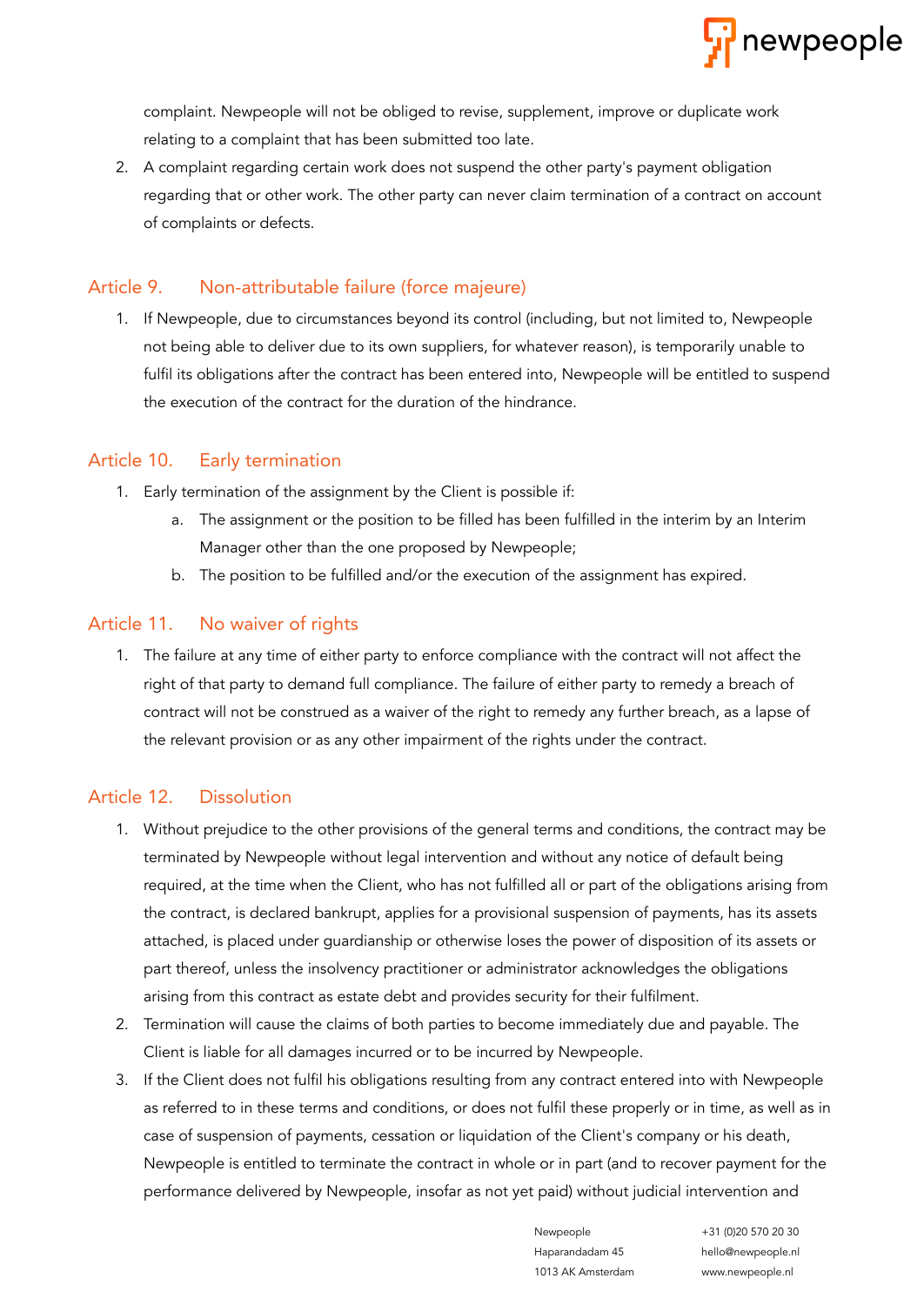

without notice of default being required and/or to claim payment for the executed portion of the contract and/or to demand advance payment for further delivery. In these cases, the claims of both parties to become immediately due and payable. The Client is liable for all damages incurred or to be incurred by Newpeople.

#### Article 13. Confidentiality

- 1. The parties undertake, both before and during the existence of the contract, as well as after the contract is terminated for any reason whatsoever, not to disclose to any third party in any way whatsoever, without the prior written consent of the party whose data is involved, any data concerning the business affairs of the other party, in the broadest sense of the word, as well as data concerning the company and its clients or the existence, nature and content of the (draft) contract.
- 2. The Parties are not permitted to save information regarding Interim Managers who have not been employed by the Client, or to make this information available to third parties for inspection, or to enter into contact with these parties without the consent of Newpeople.

## Article 14. Duty of disclosure

1. The Client is obliged to inform Newpeople immediately of any contracts for services or employment contracts entered into with one or more Interim Managers for the position to which the assignment relates, and to simultaneously send Newpeople a copy of the relevant contract for services or employment contract or letter of appointment.

## Article 15. Force majeure

- 1. If the proper fulfilment by one of the parties is made permanently impossible in whole or in part as a result of one or more circumstances not for the account of this party, including the circumstances referred to in paragraph 3, the other party will be entitled to terminate the contract(s) with this party in whole or in part, without being obliged to pay damages.
- 2. If the impossibility is temporary, the contract may be performed at a later date, unless performance at a later date is no longer of value to the other party, provided that the contract may in any case be terminated by the other party if performance is impossible for a continuous period of six (6) months.
- 3. Circumstances that in any case are not for the account of one of the parties are governmental regulations which prevent or limit the use of the delivered or yet to be delivered goods, shortage of raw and auxiliary materials for the production of the goods, shortage of labour force, strike, import, export and/or transit ban, transport problems, non-compliance with the obligations by suppliers of Newpeople or transport companies, disturbances in the production, natural and/or nuclear disasters and war and/or threat of war, terrorist actions and/or attacks, as well as everything considered as force majeure according to Dutch law.

Haparandadam 45 hello@newpeople.nl 1013 AK Amsterdam www.newpeople.nl

Newpeople +31 (0)20 570 20 30